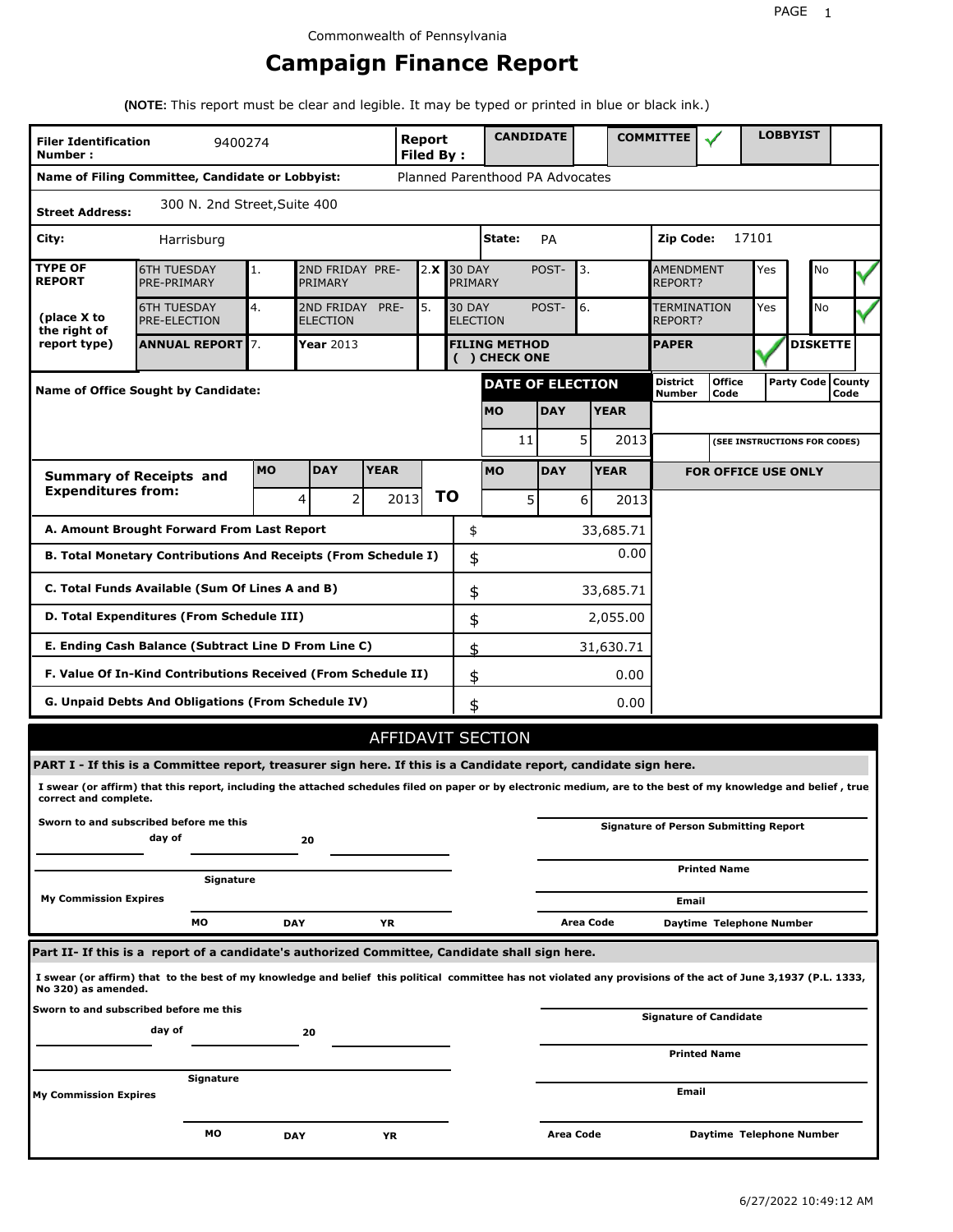# **SCHEDULE I CONTRIBUTIONS AND RECEIPTS**

**Detailed Summary Page**

| <b>Name of Filing Committee or Candidate</b>                                                                                                                                                | <b>Reporting Period</b> |                |          |  |  |  |  |  |  |
|---------------------------------------------------------------------------------------------------------------------------------------------------------------------------------------------|-------------------------|----------------|----------|--|--|--|--|--|--|
| Planned Parenthood PA Advocates                                                                                                                                                             | From:                   | $4/2/2013$ To: | 5/6/2013 |  |  |  |  |  |  |
| 1. Unitemized Contributions Received - \$50.00 or Less Per Contributor                                                                                                                      |                         |                |          |  |  |  |  |  |  |
| <b>TOTAL for the Reporting Period</b>                                                                                                                                                       | (1)                     | \$             | 0.00     |  |  |  |  |  |  |
| 2. Contributions Received - \$50.01 To \$250.00 (From Part A and Part B)                                                                                                                    |                         |                |          |  |  |  |  |  |  |
| <b>Contributions Received From Political Committees (Part A)</b>                                                                                                                            |                         | \$             | 0.00     |  |  |  |  |  |  |
| All Other Contributions (Part B)                                                                                                                                                            | \$                      | 0.00           |          |  |  |  |  |  |  |
| <b>TOTAL for the Reporting Period</b>                                                                                                                                                       | \$                      | 0.00           |          |  |  |  |  |  |  |
|                                                                                                                                                                                             |                         |                |          |  |  |  |  |  |  |
| 3. Contributions Received Over \$250.00 (From Part C and Part D)                                                                                                                            |                         | \$             |          |  |  |  |  |  |  |
| <b>Contributions Received From Political Committees (Part C)</b>                                                                                                                            |                         |                | 0.00     |  |  |  |  |  |  |
| All Other Contributions (Part D)                                                                                                                                                            |                         | \$             | 0.00     |  |  |  |  |  |  |
| <b>TOTAL for the Reporting Period</b>                                                                                                                                                       | (3)                     | \$             | 0.00     |  |  |  |  |  |  |
| 4. Other Receipts, Refunds, Interest Earned, Returned Checks, Etc. (From Part E)                                                                                                            |                         |                |          |  |  |  |  |  |  |
| <b>TOTAL for the Reporting Period</b>                                                                                                                                                       | (4)                     | \$             | 0.00     |  |  |  |  |  |  |
|                                                                                                                                                                                             |                         |                |          |  |  |  |  |  |  |
| Total Monetary Contributions and Receipts During this Reporting Period (Add and enter amount<br>totals from Boxes 1,2,3 and 4; also enter this amount on Page1, Report Cover Page, Item B.) |                         | \$             | 0.00     |  |  |  |  |  |  |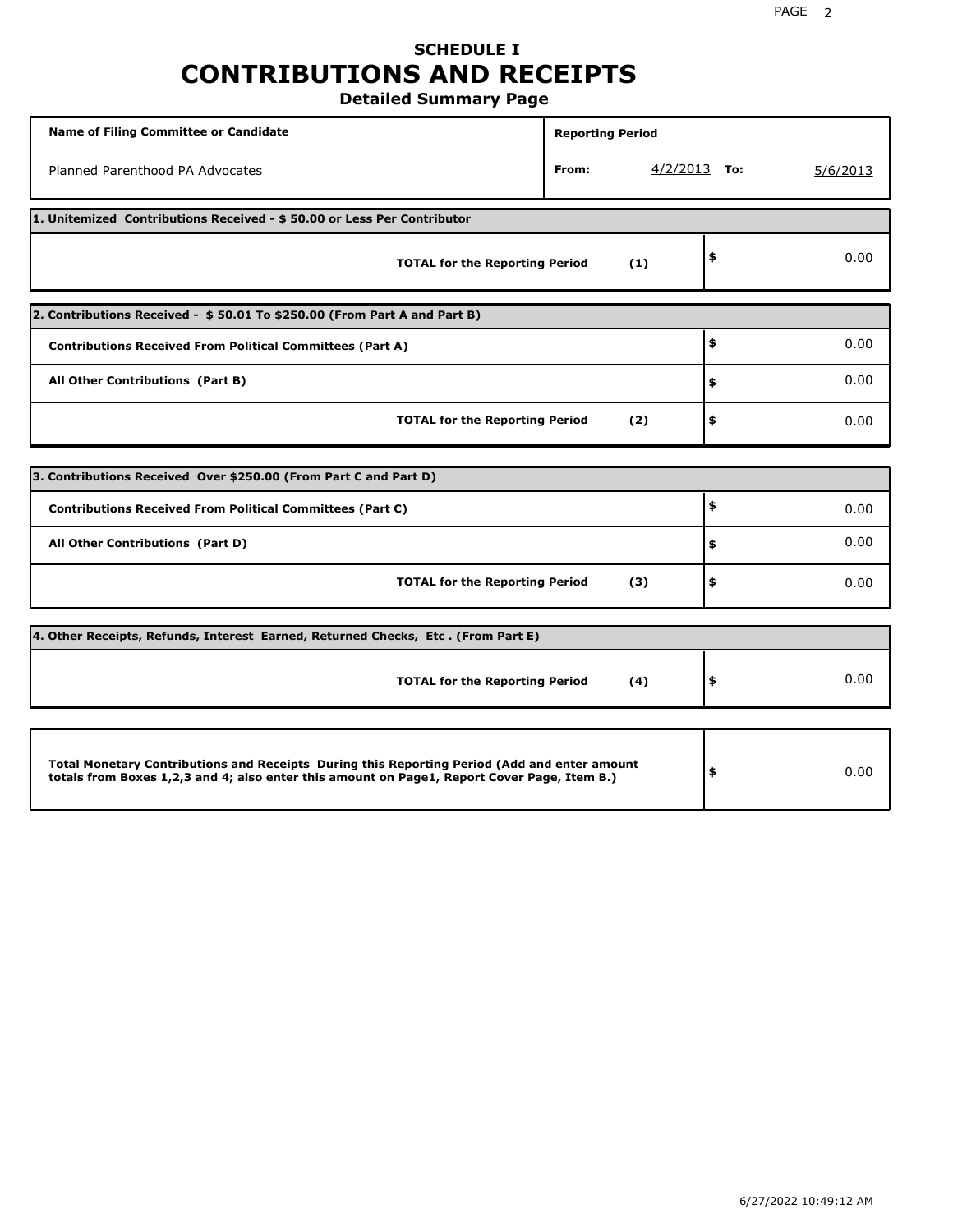PAGE 3

## **PART A CONTRIBUTIONS RECEIVED FROM POLITICAL COMMITTEES**

**\$50.01 TO \$250.00**

 **Use this Part to itemize only contributions received from political committees with an aggregate value from \$50.01 to \$250.00 in the reporting period.**

| <b>Name of Filing Committee or Candidate</b> |                                                                              |                   |           | <b>Reporting Period</b> |             |    |                   |
|----------------------------------------------|------------------------------------------------------------------------------|-------------------|-----------|-------------------------|-------------|----|-------------------|
|                                              |                                                                              |                   | From:     |                         | To:         |    |                   |
|                                              |                                                                              |                   |           | <b>DATE</b>             |             |    | <b>AMOUNT</b>     |
| <b>Full Name of Contributing Committee</b>   |                                                                              |                   | <b>MO</b> | <b>DAY</b>              | <b>YEAR</b> |    |                   |
| <b>Mailing Address</b>                       |                                                                              |                   |           |                         |             | \$ | 0.00              |
| City                                         | <b>State</b>                                                                 | Zip Code (Plus 4) |           |                         |             |    |                   |
|                                              |                                                                              |                   |           |                         |             |    | <b>PAGE TOTAL</b> |
|                                              | Enter Grand Total of Part A on Schedule I, Detailed Summary Page, Section 2. |                   |           |                         |             | \$ | 0.00              |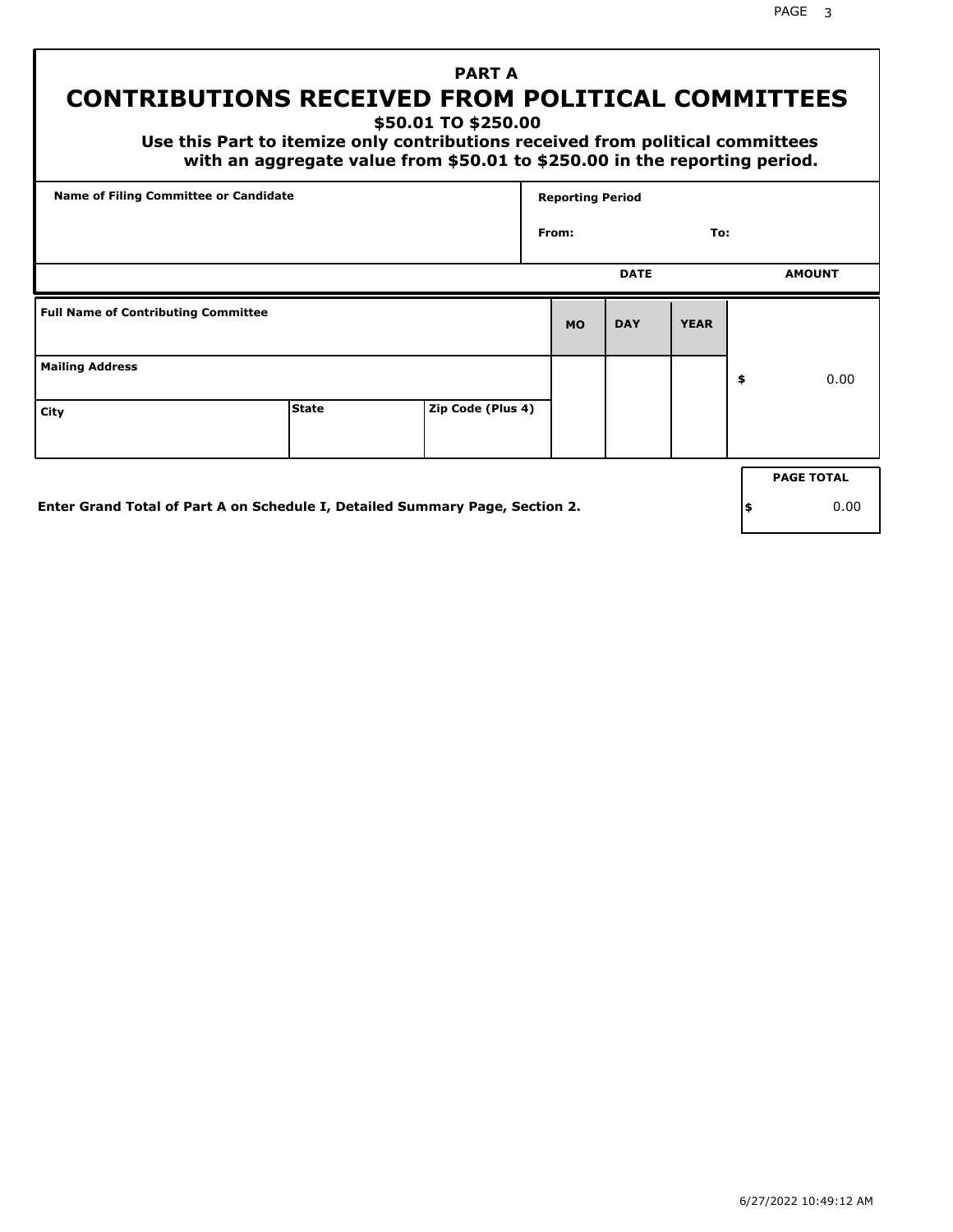| <b>PART B</b><br>ALL OTHER CONTRIBUTIONS<br>\$50.01 TO \$250.00<br>Use this Part to itemize all other contributions with an aggregate value from<br>\$50.01 to \$250.00 in the reporting period.<br>(Exclude contributions from political committees reported in Part A) |              |                   |  |                         |             |             |    |                   |
|--------------------------------------------------------------------------------------------------------------------------------------------------------------------------------------------------------------------------------------------------------------------------|--------------|-------------------|--|-------------------------|-------------|-------------|----|-------------------|
| <b>Name of Filing Committee or Candidate</b>                                                                                                                                                                                                                             |              |                   |  | <b>Reporting Period</b> |             |             |    |                   |
| From:<br>To:                                                                                                                                                                                                                                                             |              |                   |  |                         |             |             |    |                   |
|                                                                                                                                                                                                                                                                          |              |                   |  |                         | <b>DATE</b> |             |    | <b>AMOUNT</b>     |
| <b>Full Name of Contributor</b>                                                                                                                                                                                                                                          |              |                   |  | <b>MO</b>               | <b>DAY</b>  | <b>YEAR</b> |    |                   |
| <b>Mailing Address</b>                                                                                                                                                                                                                                                   |              |                   |  |                         |             |             | \$ | 0.00              |
| City                                                                                                                                                                                                                                                                     | <b>State</b> | Zip Code (Plus 4) |  |                         |             |             |    |                   |
|                                                                                                                                                                                                                                                                          |              |                   |  |                         |             |             |    | <b>PAGE TOTAL</b> |
| Enter Grand Total of Part A on Schedule I, Detailed Summary Page, Section 2.<br>0.00<br>\$                                                                                                                                                                               |              |                   |  |                         |             |             |    |                   |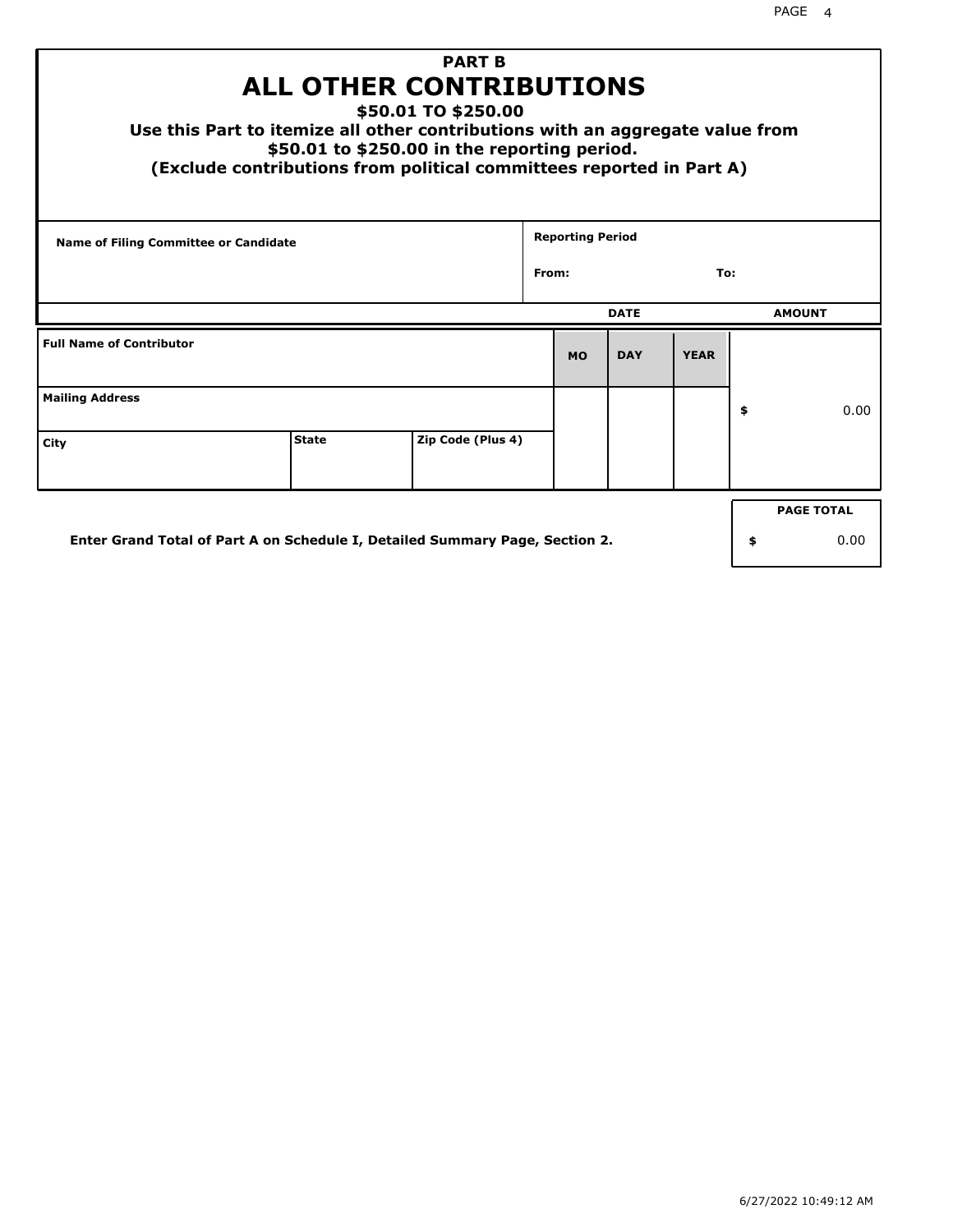## **PART C Contributions Received From Political Committees**

**OVER \$250.00**

 **Use this Part to itemize only contributions received from Political committees with an aggregate value from Over \$250.00 in the reporting period.**

| Name of Filing Committee or Candidate                                        |              |  |                   |             | <b>Reporting Period</b> |             |    |                   |  |  |
|------------------------------------------------------------------------------|--------------|--|-------------------|-------------|-------------------------|-------------|----|-------------------|--|--|
|                                                                              |              |  | From:             |             |                         | To:         |    |                   |  |  |
|                                                                              |              |  |                   | <b>DATE</b> |                         |             |    | <b>AMOUNT</b>     |  |  |
| <b>Full Name of Contributing Committee</b>                                   |              |  |                   | <b>MO</b>   | <b>DAY</b>              | <b>YEAR</b> |    |                   |  |  |
| <b>Mailing Address</b>                                                       |              |  |                   |             |                         |             | \$ | 0.00              |  |  |
| City                                                                         | <b>State</b> |  | Zip Code (Plus 4) |             |                         |             |    |                   |  |  |
|                                                                              |              |  |                   |             |                         |             |    | <b>PAGE TOTAL</b> |  |  |
| Enter Grand Total of Part C on Schedule I, Detailed Summary Page, Section 3. |              |  |                   |             |                         |             | \$ | 0.00              |  |  |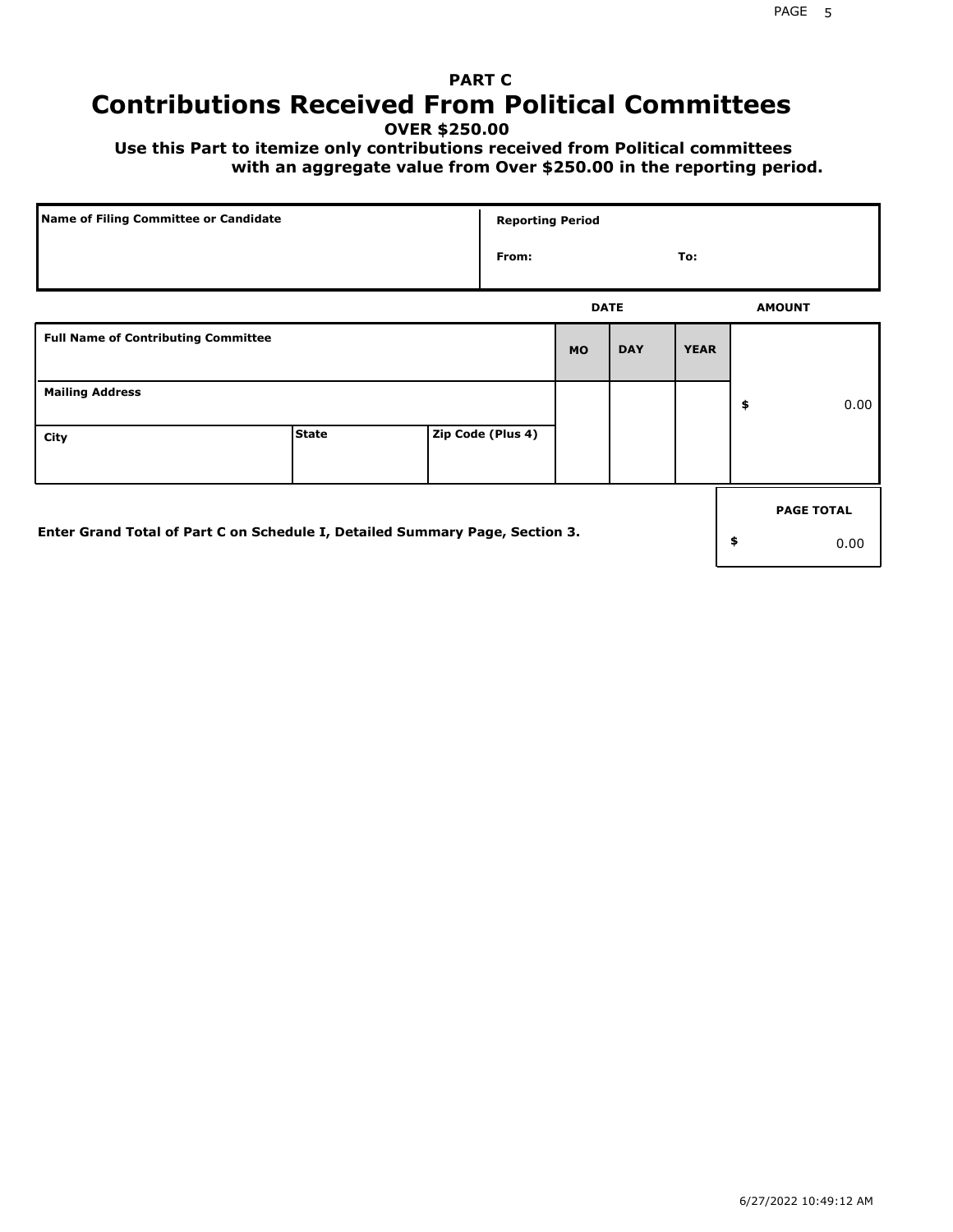### **PART D ALL OTHER CONTRIBUTIONS**

### **OVER \$250.00**

### **Use this Part to itemize all other contributions with an aggregate value of**

#### **over \$250.00 in the reporting period.**

#### **(Exclude contributions from political committees reported in Part C.)**

| Name of Filing Committee or Candidate | <b>Reporting Period</b> |     |
|---------------------------------------|-------------------------|-----|
|                                       | From:                   | To: |
|                                       |                         |     |

|                                                                              |              |                   |                   | <b>DATE</b>  |             | <b>AMOUNT</b>     |
|------------------------------------------------------------------------------|--------------|-------------------|-------------------|--------------|-------------|-------------------|
| <b>Full Name of Contributor</b>                                              |              |                   | <b>MO</b>         | <b>DAY</b>   | <b>YEAR</b> |                   |
| <b>Mailing</b><br><b>Address</b>                                             |              |                   |                   |              |             | \$<br>0.00        |
| City                                                                         | <b>State</b> | Zip Code (Plus 4) |                   |              |             |                   |
| <b>Employer Name</b>                                                         |              |                   | <b>Occupation</b> |              |             |                   |
| <b>Employer Mailing Address/Principal Place of</b><br>Business               |              | City              |                   | <b>State</b> |             | Zip Code (Plus 4) |
| Enter Grand Total of Part C on Schedule I, Detailed Summary Page, Section 3. |              |                   |                   |              |             | <b>PAGE TOTAL</b> |
|                                                                              |              |                   |                   |              |             | \$<br>0.00        |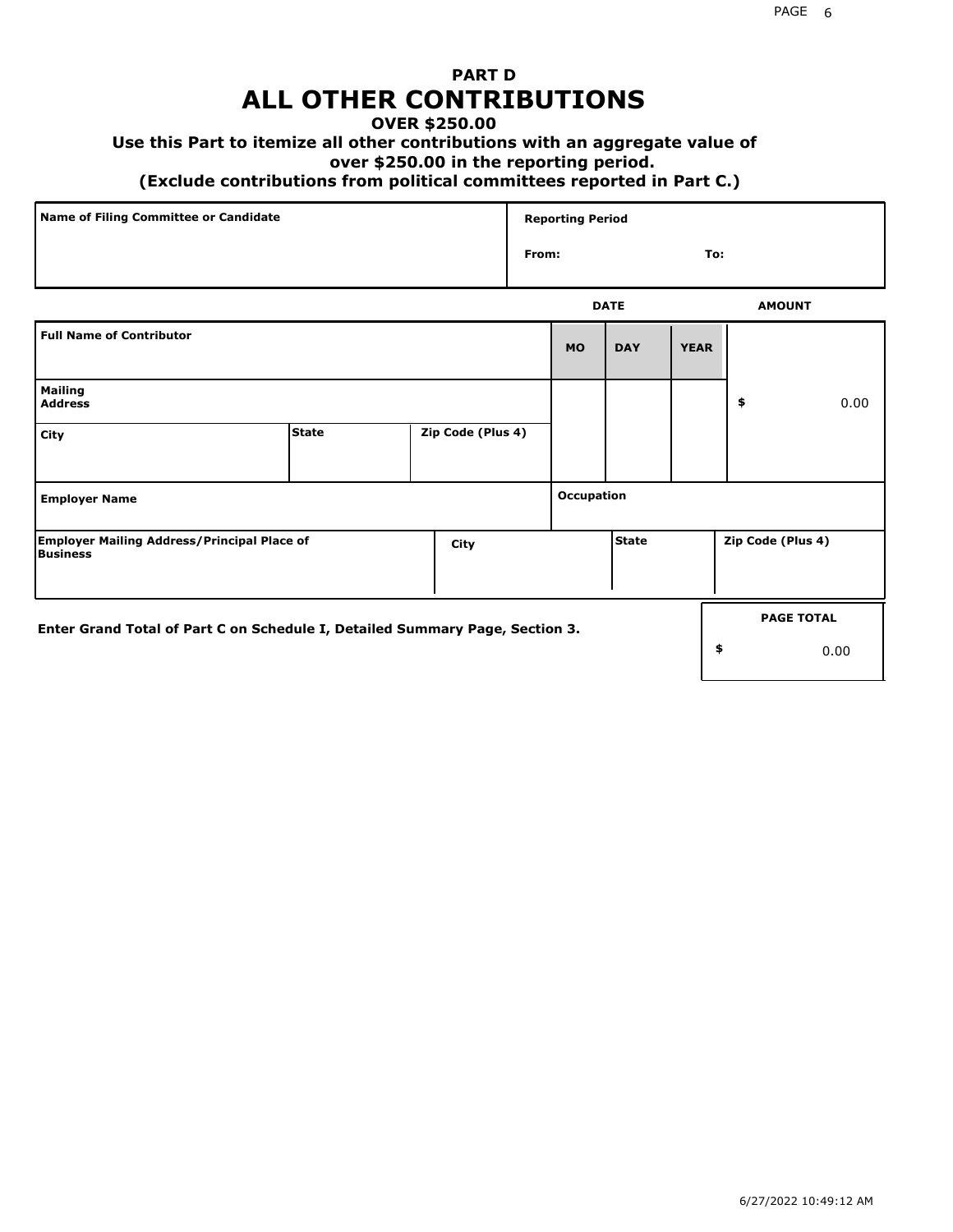### **PART E OTHER RECEIPTS**

#### **REFUNDS, INTEREST INCOME, RETURNED CHECKS, ETC.**

 **Use this Part to report refunds received, interest earned, returned checks and**

### **prior expenditures that were returned to the filer.**

| Name of Filing Committee or Candidate                                        |              |                   | <b>Reporting Period</b> |           |             |             |    |                   |      |
|------------------------------------------------------------------------------|--------------|-------------------|-------------------------|-----------|-------------|-------------|----|-------------------|------|
|                                                                              |              |                   | From:                   |           |             | To:         |    |                   |      |
|                                                                              |              |                   |                         |           | <b>DATE</b> |             |    | <b>AMOUNT</b>     |      |
| <b>Full Name</b>                                                             |              |                   |                         | <b>MO</b> | <b>DAY</b>  | <b>YEAR</b> |    |                   |      |
| <b>Mailing Address</b>                                                       |              |                   |                         |           |             |             | \$ |                   | 0.00 |
| City                                                                         | <b>State</b> | Zip Code (Plus 4) |                         |           |             |             |    |                   |      |
| <b>Receipt Description</b>                                                   |              |                   |                         |           |             |             |    |                   |      |
|                                                                              |              |                   |                         |           |             |             |    | <b>PAGE TOTAL</b> |      |
| Enter Grand Total of Part E on Schedule I, Detailed Summary Page, Section 4. |              |                   |                         |           |             |             | \$ |                   | 0.00 |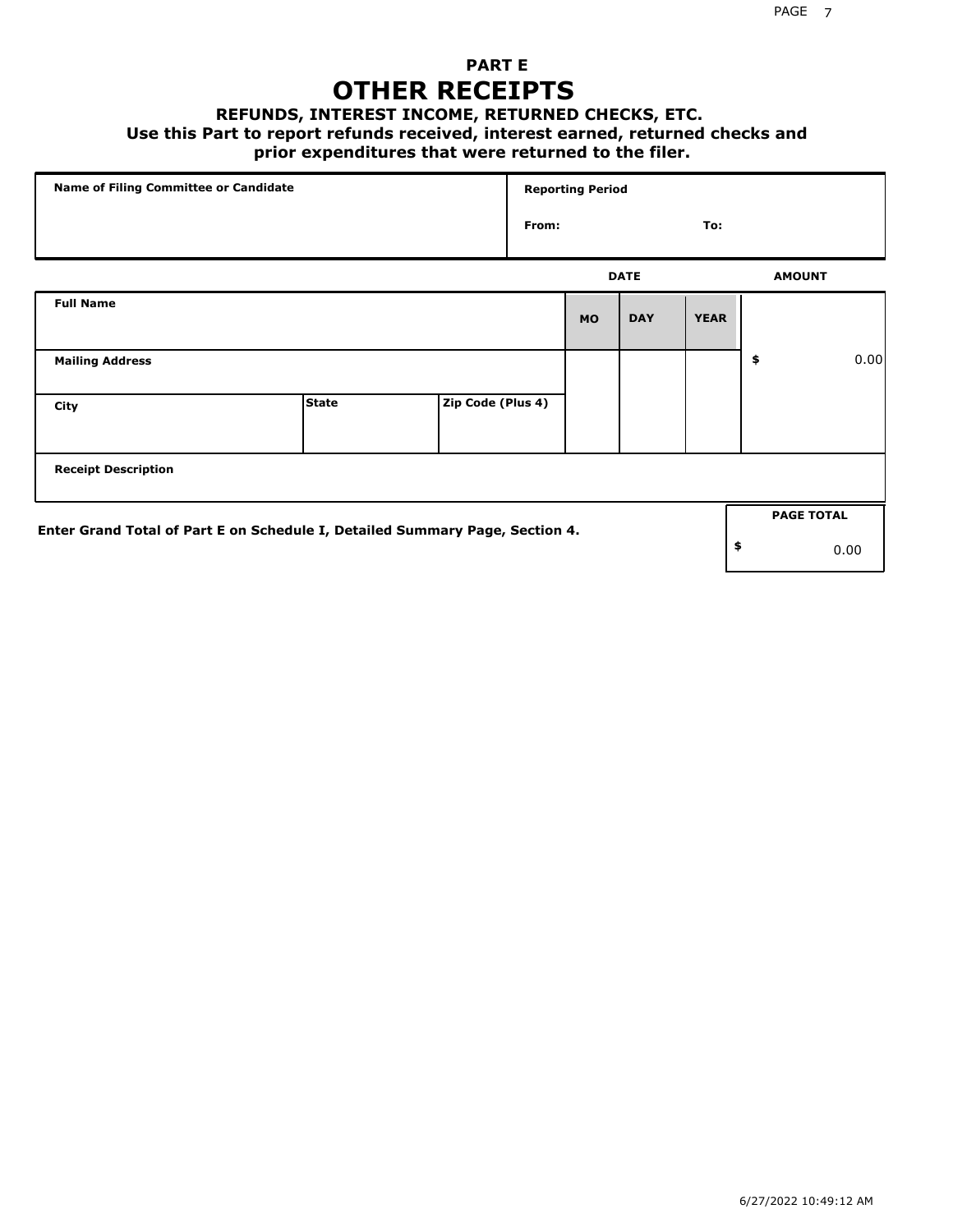### **SCHEDULE II IN-KIND CONTRIBUTIONS AND VALUABLE THINGS RECEIVED USE THIS SCHEDULE TO REPORT ALL IN-KIND CONTRIBUTIONS OF VALUABLE THINGS**

### **DURING THE REPORTING PERIOD.**

**Detailed Summary Page**

| <b>Name of Filing Committee or Candidate</b>                                                                                                                                | <b>Reporting Period</b> |                |          |
|-----------------------------------------------------------------------------------------------------------------------------------------------------------------------------|-------------------------|----------------|----------|
| Planned Parenthood PA Advocates                                                                                                                                             | From:                   | $4/2/2013$ To: | 5/6/2013 |
| 1. UNITEMIZED IN-KIND CONTRIBUTIONS RECEIVED - VALUE OF \$50.00 OR LESS PER CONTRIBUTOR                                                                                     |                         |                |          |
| <b>TOTAL for the Reporting Period</b>                                                                                                                                       | (1)                     | \$             | 0.00     |
| 2. IN-KIND CONTRIBUTIONS RECEIVED - VALUE OF \$50.01 TO \$250.00 (FROM PART F)                                                                                              |                         |                |          |
| <b>TOTAL for the Reporting Period</b>                                                                                                                                       | (2)                     | \$             | 0.00     |
| 3. IN-KIND CONTRIBUTION RECIEVED - VALUE OVER \$250.00 (FROM PART G)                                                                                                        |                         |                |          |
| <b>TOTAL for the Reporting Period</b>                                                                                                                                       | (3)                     | \$             | 0.00     |
| TOTAL VALUE OF IN-KIND CONTRIBUTIONS DURING THIS REPORTING PERIOD (Add and enter<br>amount totals from Boxes 1,2, and 3; also enter on Page 1, Reports Cover Page, Item F.) |                         | \$             | 0.00     |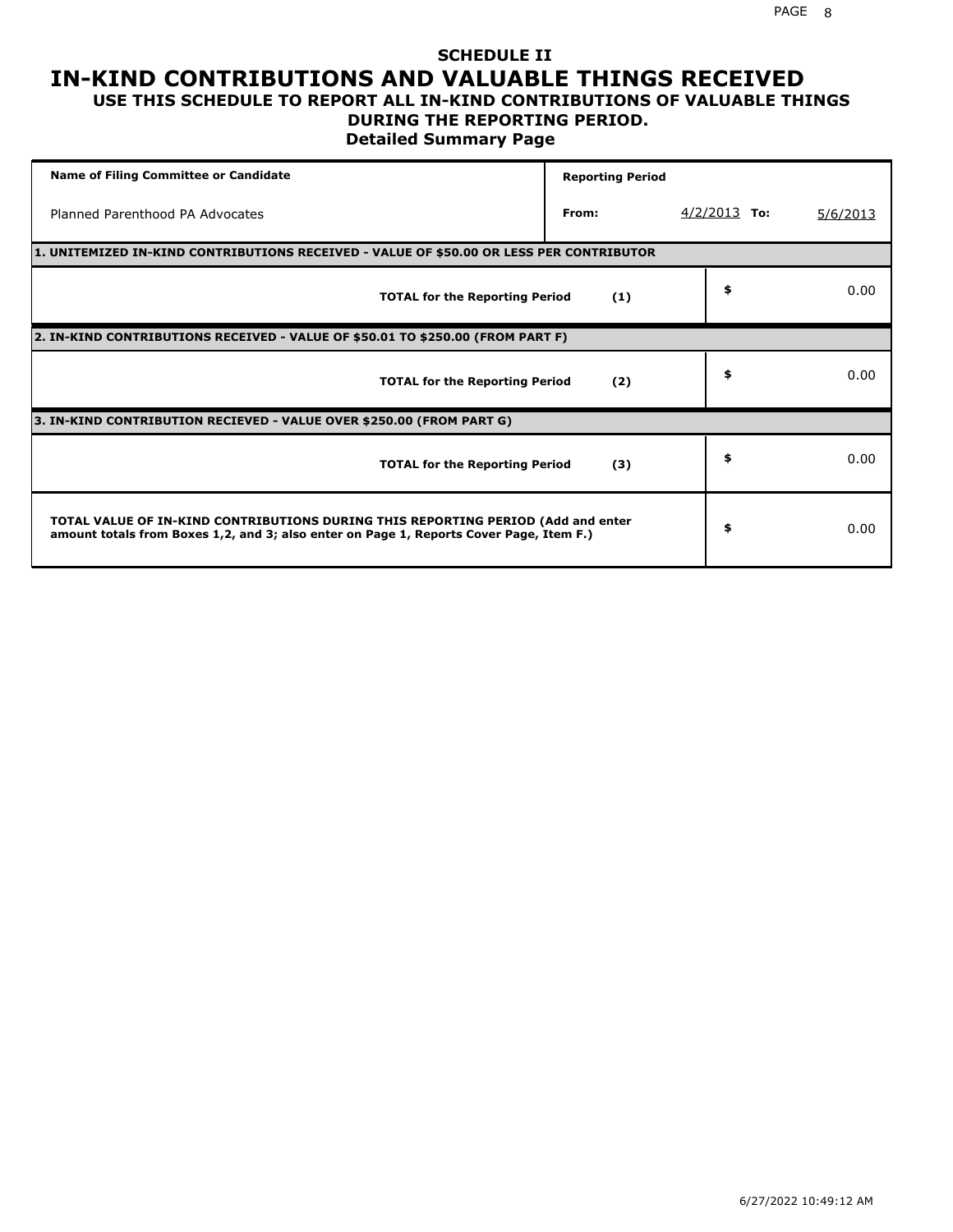### **SCHEDULE II PART F IN-KIND CONTRIBUTIONS RECEIVED**

### **VALUE OF \$50.01 TO \$250.00**

| <b>Name of Filing Committee or Candidate</b>                                                                  |              |                   |           | <b>Reporting Period</b> |             |    |                   |  |  |
|---------------------------------------------------------------------------------------------------------------|--------------|-------------------|-----------|-------------------------|-------------|----|-------------------|--|--|
|                                                                                                               | From:        |                   |           | To:                     |             |    |                   |  |  |
|                                                                                                               |              |                   |           | <b>DATE</b>             |             |    | <b>AMOUNT</b>     |  |  |
| <b>Full Name of Contributor</b>                                                                               |              |                   | <b>MO</b> | <b>DAY</b>              | <b>YEAR</b> |    |                   |  |  |
| <b>Mailing Address</b>                                                                                        |              |                   |           |                         |             | \$ | 0.00              |  |  |
| City                                                                                                          | <b>State</b> | Zip Code (Plus 4) |           |                         |             |    |                   |  |  |
| <b>Description of Contribution:</b>                                                                           |              |                   |           |                         |             |    |                   |  |  |
| Enter Grand Total of Part F on Schedule II, In-Kind Contributions Detailed Summary Page,<br><b>Section 2.</b> |              |                   |           |                         |             |    | <b>PAGE TOTAL</b> |  |  |
|                                                                                                               |              |                   |           |                         | \$          |    | 0.00              |  |  |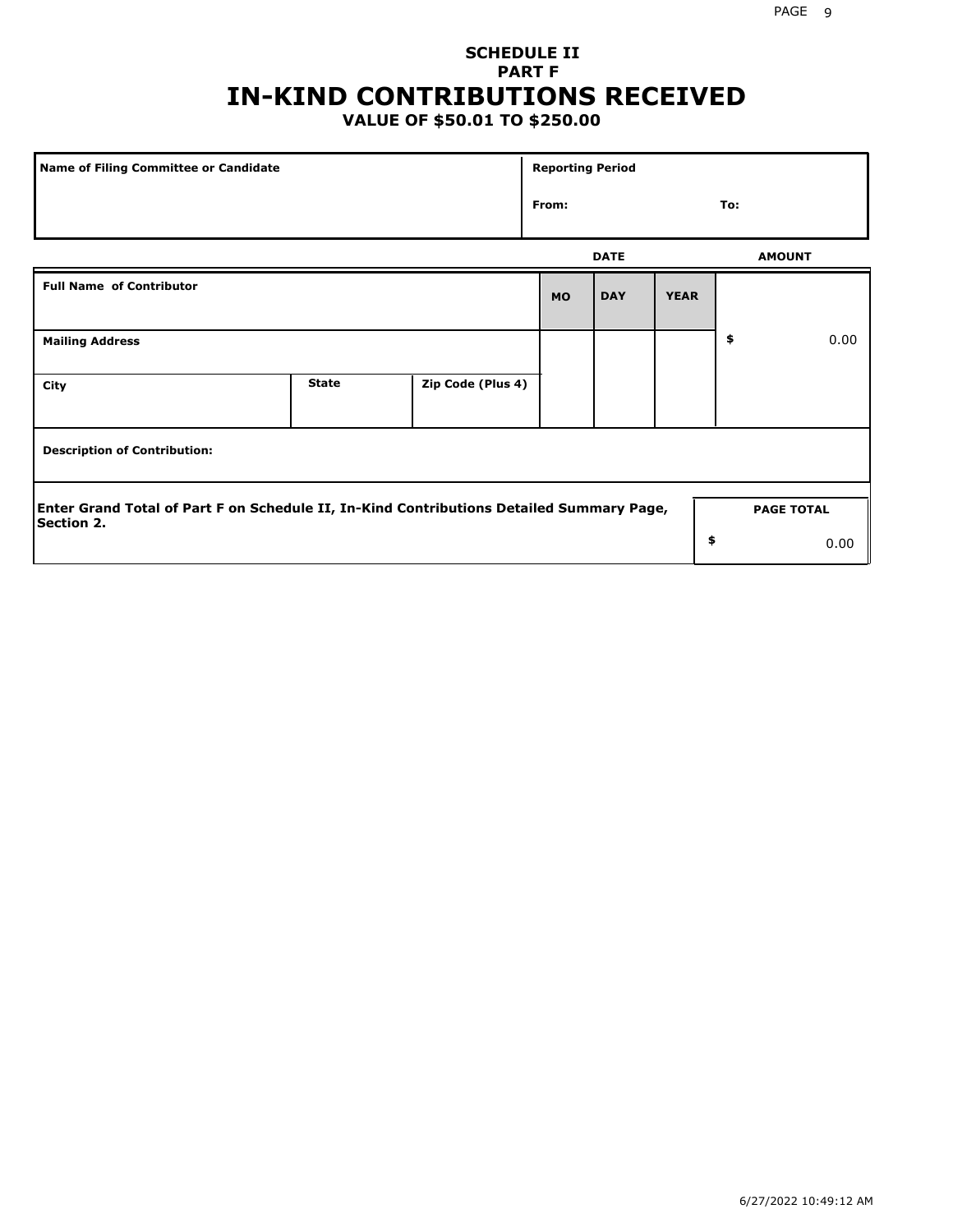### **SCHEDULE II PART G IN-KIND CONTRIBUTIONS RECEIVED VALUE OVER \$250.00**

| Name of Filing Committee or Candidate                                                         |              |  |                  |    | <b>Reporting Period</b> |             |             |                                    |               |
|-----------------------------------------------------------------------------------------------|--------------|--|------------------|----|-------------------------|-------------|-------------|------------------------------------|---------------|
|                                                                                               |              |  |                  |    | From:<br>To:            |             |             |                                    |               |
|                                                                                               |              |  |                  |    |                         | <b>DATE</b> |             |                                    | <b>AMOUNT</b> |
| <b>Full Name of Contributor</b>                                                               |              |  |                  |    | <b>MO</b>               | <b>DAY</b>  | <b>YEAR</b> |                                    |               |
| <b>Mailing Address</b>                                                                        |              |  |                  |    |                         |             |             | \$                                 | 0.00          |
| City                                                                                          | <b>State</b> |  | Zip Code(Plus 4) |    |                         |             |             |                                    |               |
| <b>Employer of Contributor</b>                                                                |              |  |                  |    | <b>Occupation</b>       |             |             |                                    |               |
| <b>State</b><br><b>Employer Mailing Address/Principal Place of</b><br>City<br><b>Business</b> |              |  |                  | 4) | Zip Code(Plus           |             |             | <b>Description of Contribution</b> |               |

| <b>Enter Grand Total of Part G on Schedule II, In-Kind Contributions Detailed</b> |  | <b>PAGE TOTAL</b> |
|-----------------------------------------------------------------------------------|--|-------------------|
| <b>Summary Page, Section 3.</b>                                                   |  | 0.00              |
|                                                                                   |  |                   |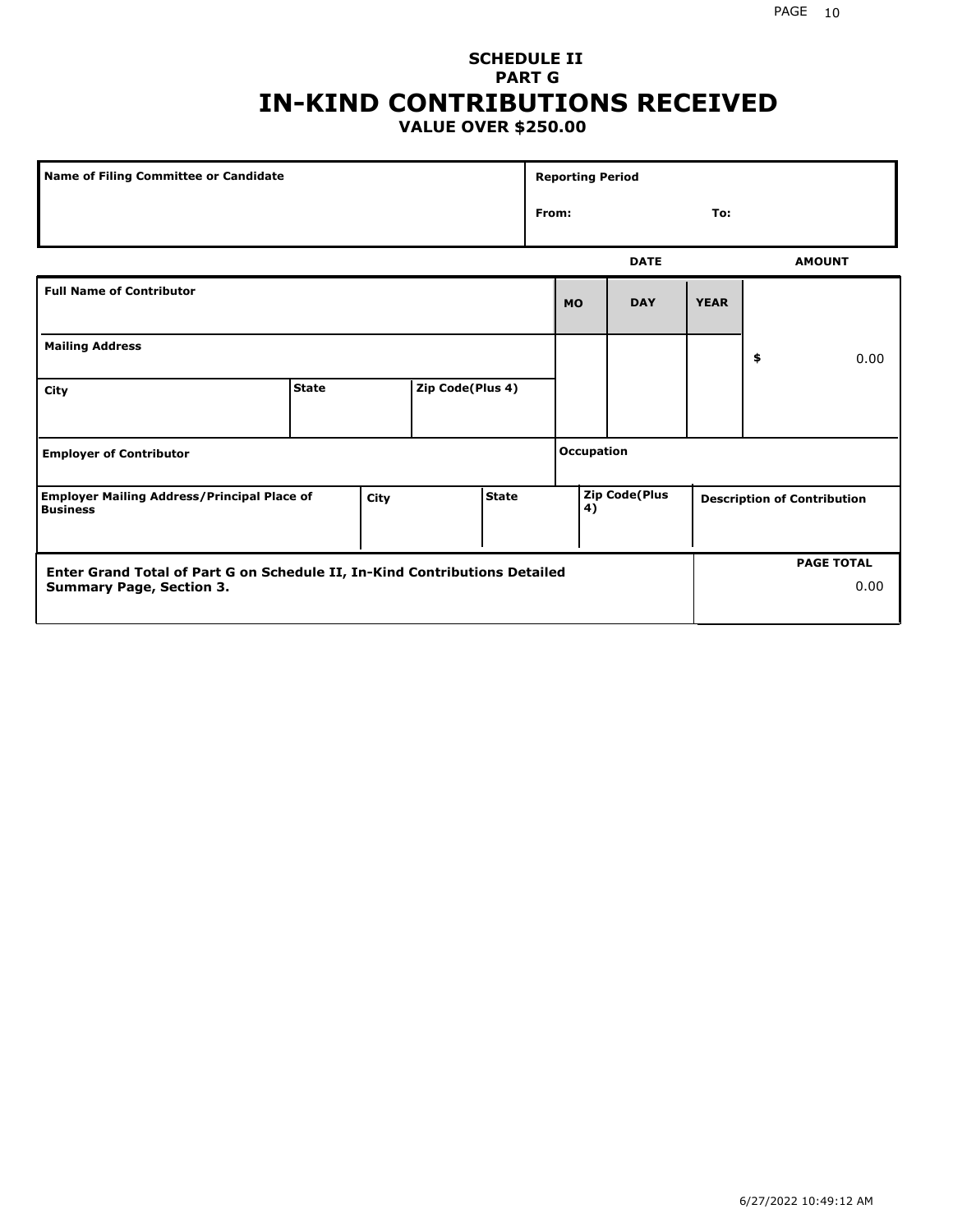## **SCHEDULE III STATEMENT OF EXPENDITURES**

| <b>Name of Filing Committee or Candidate</b>           |                    |                            | <b>Reporting Period</b>                                |             |                 |    |               |  |
|--------------------------------------------------------|--------------------|----------------------------|--------------------------------------------------------|-------------|-----------------|----|---------------|--|
| Planned Parenthood PA Advocates                        |                    |                            | From                                                   |             | To:<br>4/2/2013 |    | 5/6/2013      |  |
|                                                        |                    |                            |                                                        | <b>DATE</b> |                 |    | <b>AMOUNT</b> |  |
| <b>To Whom Paid</b><br>Committe to Re-Elect Mike Stack |                    |                            | <b>MO</b>                                              | <b>DAY</b>  | <b>YEAR</b>     |    |               |  |
| <b>Mailing Address</b><br>Unknown                      |                    |                            | 4                                                      | 3           | 2013            | \$ | 500.00        |  |
| City<br>Unknown                                        | <b>State</b><br>PA | Zip Code (Plus 4)<br>17102 | <b>Description of Expenditure</b><br>Donation          |             |                 |    |               |  |
| <b>To Whom Paid</b><br>DeLissio State House Campaign   |                    |                            |                                                        | <b>DAY</b>  | <b>YEAR</b>     |    |               |  |
| <b>Mailing Address</b><br>PO Box 4606                  |                    |                            | 4                                                      | 8           | 2013            | \$ | 250.00        |  |
| City<br>Philadelphia                                   | <b>State</b><br>PA | Zip Code (Plus 4)<br>19127 | <b>Description of Expenditure</b><br>Donation          |             |                 |    |               |  |
| <b>To Whom Paid</b><br><b>TransFirst LLC</b>           |                    |                            | <b>MO</b>                                              | <b>DAY</b>  | <b>YEAR</b>     |    |               |  |
| <b>Mailing Address</b><br>Unknown                      |                    |                            | 4                                                      | 10          | 2013            | \$ | 5.00          |  |
| City<br>Unknown                                        | <b>State</b><br>PA | Zip Code (Plus 4)<br>17102 | <b>Description of Expenditure</b><br><b>Bank Fee's</b> |             |                 |    |               |  |
| <b>To Whom Paid</b><br>Leonie Cohen                    |                    |                            | <b>MO</b>                                              | <b>DAY</b>  | <b>YEAR</b>     |    |               |  |
| <b>Mailing Address</b><br>500 Swarthmore Avenue        |                    |                            | $\overline{4}$                                         | 17          | 2013            | \$ | 50.00         |  |
| City<br>Swarthmore                                     | <b>State</b><br>PA | Zip Code (Plus 4)<br>19081 | <b>Description of Expenditure</b><br>2012 Canvasser    |             |                 |    |               |  |
| <b>To Whom Paid</b><br>Friends of Tina Davis           |                    |                            | <b>MO</b>                                              | <b>DAY</b>  | <b>YEAR</b>     |    |               |  |
| <b>Mailing Address</b><br>Unknown                      |                    |                            | 4                                                      | 22          | 2013            | \$ | 250.00        |  |
| City<br>Unknown                                        | <b>State</b><br>PA | Zip Code (Plus 4)<br>17102 | <b>Description of Expenditure</b><br>Donation          |             |                 |    |               |  |